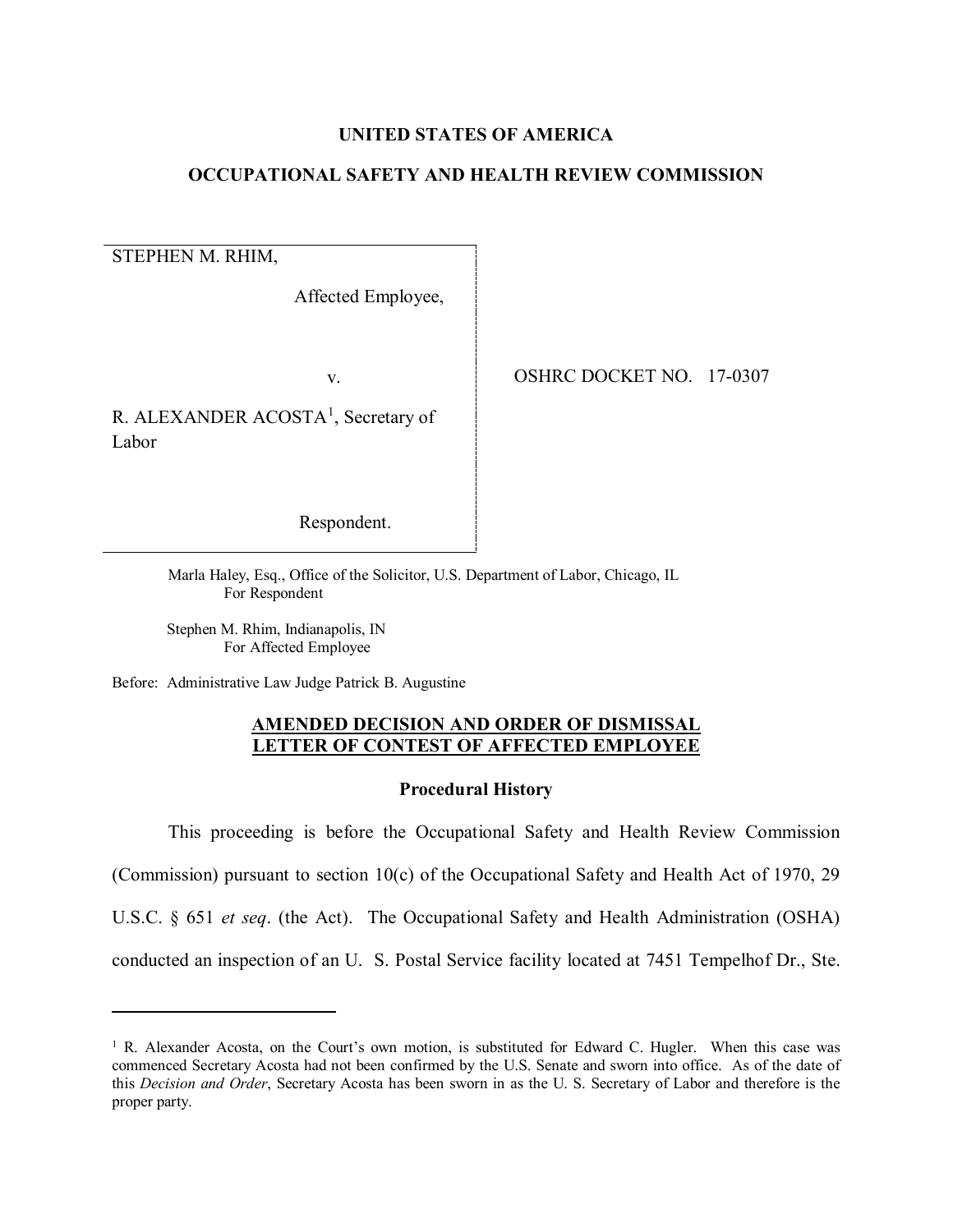A, in Indianapolis, Indiana (Inspection).<sup>[2](#page-1-0)</sup> As a result of the Inspection, OSHA issued a Citation and Notification of Penalty (Citation) to the U. S. Postal Service on January 23, 2017, alleging one serious violation of the Act with a penalty of \$6,791.00. The U. S. Postal Service contested the Citation by filing a *Notice of Contest*. The case in which the U. S. Postal Service filed its *Notice of Contest* was docketed with the Commission and assigned OSHRC Docket Number 17-  $0352.<sup>3</sup>$  $0352.<sup>3</sup>$  $0352.<sup>3</sup>$ 

On January 31, 2017, the Affected Employee filed a letter to contest the abatement date (Letter of Contest)<sup>[4](#page-1-2)</sup> set forth in the Citation asserting that the abatement date afforded the U.S. Postal Service too much time to take corrective action and alleged that the U. S. Postal Service should have corrected any violations that were potentially discovered during the Inspection on September 21, 2016.<sup>[5](#page-1-3)</sup> The Affected Employee's *Letter of Contest* was assigned a separate docket number, OSHRC Docket Number 17-0307 – which is the matter before the Court. This case was designated to proceed under the conventional proceeding rules of the Commission. *See*  29 C.F.R*.* § 2200.

l

<span id="page-1-0"></span><sup>&</sup>lt;sup>2</sup> The inspection was assigned Number 1179577.

<span id="page-1-1"></span><sup>&</sup>lt;sup>3</sup> OSHRC Docket Number 17-0352 has also been assigned to the Court but is not subject to, or impacted, by this Decision and Order.

<span id="page-1-2"></span><sup>4</sup> Pursuant to 29 C.F.R. §§ 2200.7(l) and 20, the Affected Employee was to serve the U. S. Postal Service with a copy of his *Letter of Contest* so the U. S. Postal Service could be advised of his contest and protect its rights under 29 C.F.R. § 2200.20(b) by deciding whether or not to elect party status. In addition, service on the U. S. Postal Service is required under 29 C.F.R. § 2200.7(l) so that the U.S. Postal Service could post the *Letter of Contest* as required. There was no proof that the Affected Employee served the U.S. Postal Service with his *Letter of Contest*. Also, under 29 C.F.R. § 2200.7(k), the Affected Employee was required to serve the authorized employee representative (i.e. the union representing postal service employees under a collective bargaining agreement) so that the union could decide whether to elect party status and proceed to prosecute the *Letter of Contest*. If the union elected party status, then affected employees may not separately elect party status. 29 C.F.R. § 2200.22(b). Accordingly, if the union elected party status after it had been properly notified of the filing of the *Letter of Contest*, the Affected Employee would not have standing to pursue his *Letter of Contest*. There is no proof the Affected Employee served his *Letter of Contest* on the union as required under 29 C.F.R. § 2200.7(k). These procedural deficiencies could result in a dismissal of the Affected Employee's *Letter of Contest;* however, the Court elects to dispose of this case through an evaluation of the substantive issues in this case.

<span id="page-1-3"></span><sup>&</sup>lt;sup>5</sup> The sole issue present in this case is whether the established abatement date in the Citation is reasonable.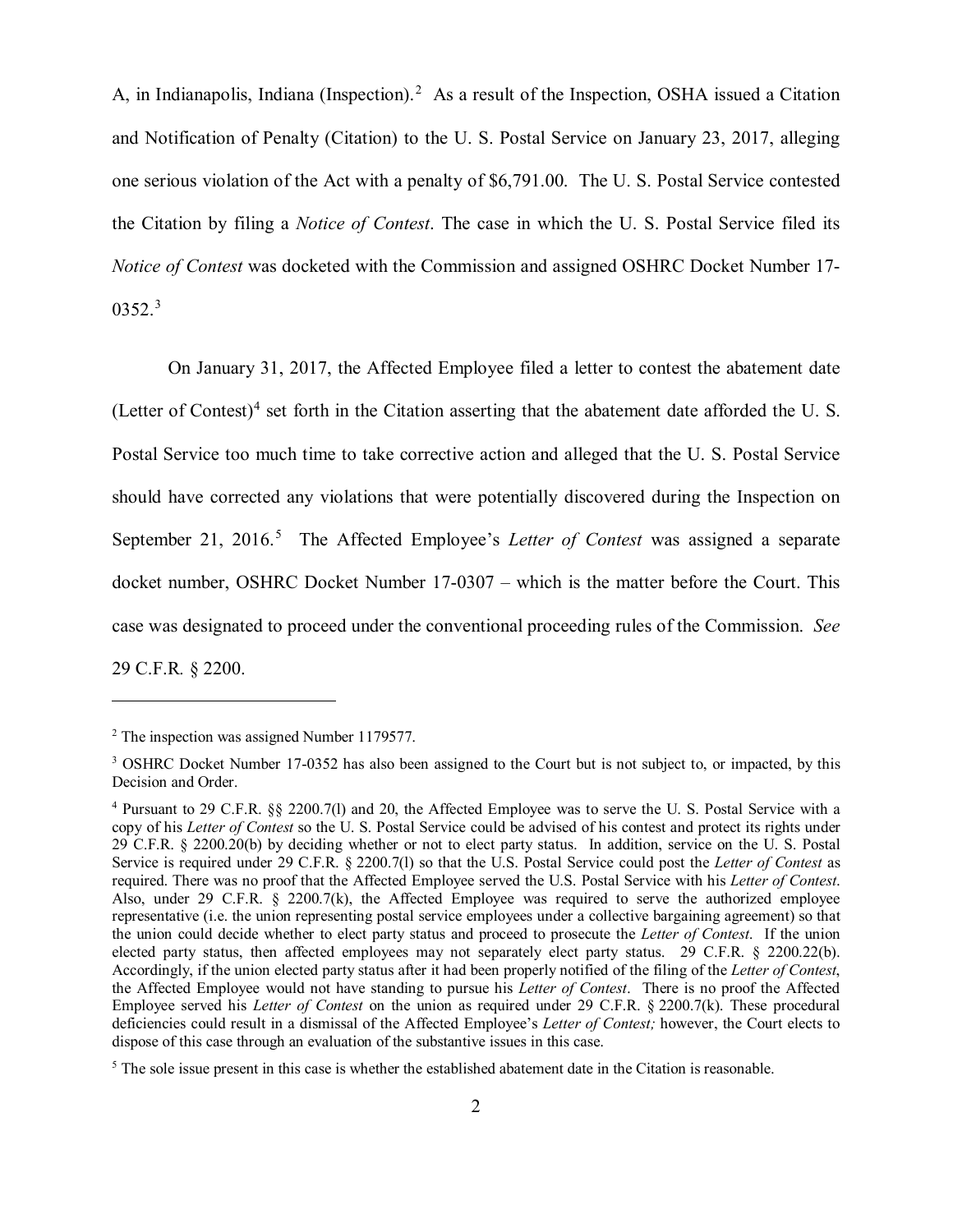Under 29 C.F.R. § 2200.38(a), Respondent in this action was required to file a "statement of reasons" (Statement) which supports the established abatement date. Respondent filed its *Statement* on February 14, 2017, serving the Affected Employee with a copy of the *Statement*. In the *Statement,* the Secretary asserted the abatement period and date set forth in the Citation was reasonable. In the Citation, the Secretary alleged that the U. S. Postal Service violated 29 CFR  $\S$  1910.178(1)(1)(ii). That section provides employers shall ensure that each powered industrial truck operator is competent to operate a powered industrial truck safely, as demonstrated by the successful completion of the training and evaluation specified in paragraph (l). Specifically, OSHA alleged that untrained clerks and their supervisors operated power driven hand jacks (PHJs) to move Gaylord boxes and APC rolling containers. The clerks and their supervisors are allowed to move boxes and containers by rolling them, without the use of the PHJs. However, the use of the PHJ to move the boxes and materials is classified as operation of a powered vehicle by OSHA. The Citation issued provided the U. S. Postal Service until February 16, 2017 to abate the violation. The abatement date established in the Citation was less than a month away from the Citation issuance date. The Secretary deemed this date to be reasonable since 29 CFR § 1910.178(l)(ii) sets forth extensive requirements for training and verification of training in order to allow employees to operate powered equipment. To comply with these requirements, the U.S. Postal Service had to potentially train up to 125 employees. In addition to the number of employees involved, abatement would also require coordination of training for employees working multiple shifts. For these reasons, the Secretary argued in his *Statement* the proposed abatement date was appropriate.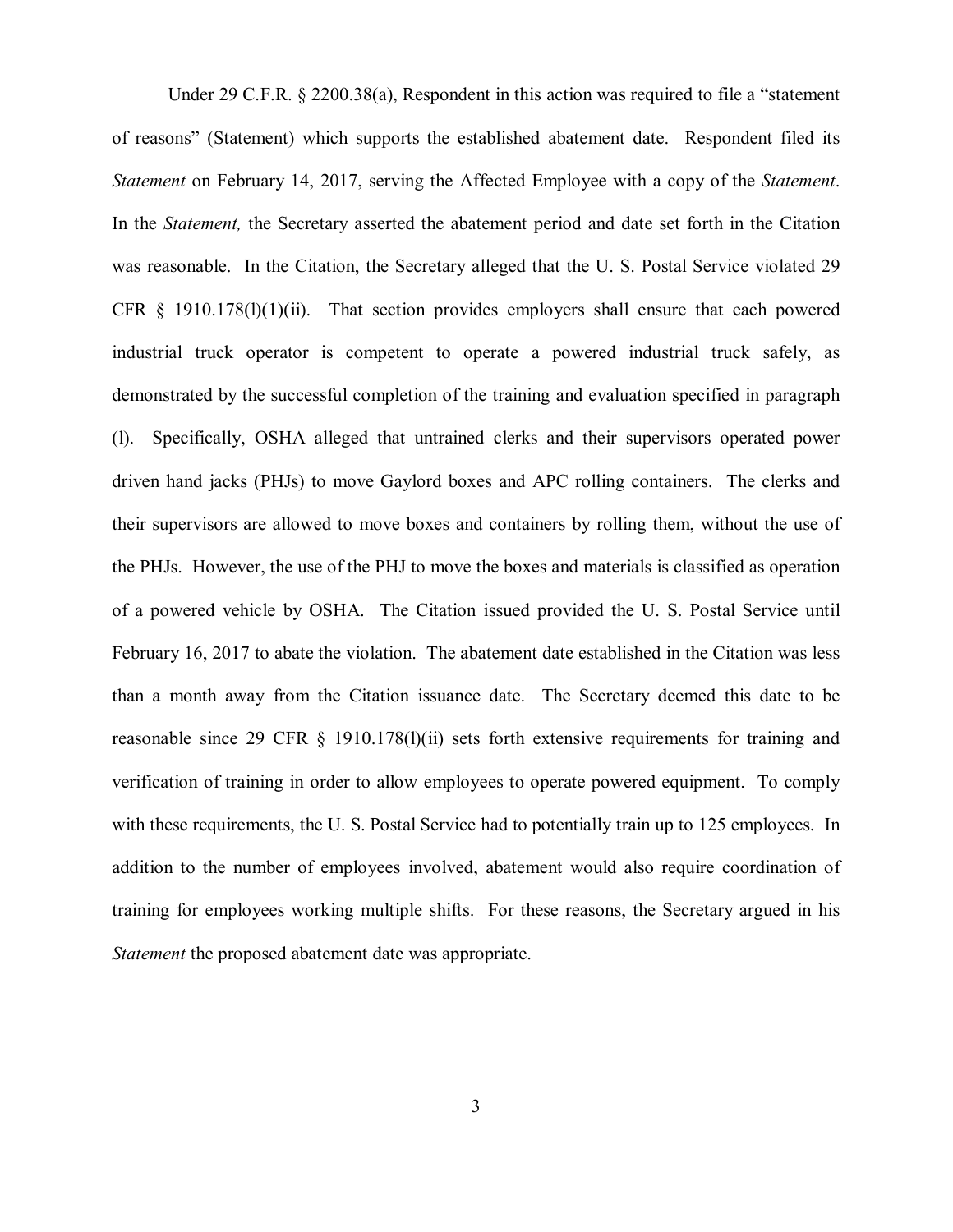Under 29 C.F.R. § 2200.38(b), the Affected Employee was to file a response to the *Statement* not later than ten days after the receipt of the *Statement* by the Affected Employee. The Affected Employee failed to comply with this Commission Rule.

On April 6, 2017 the Court issued an *Order* (April 6 Order), pursuant to 29 CFR § 2200.39, directing the Secretary and U. S. Postal Service to submit a brief which addressed whether abatement had been completed, the date abatement was completed, provide documentation that the abatement had been completed and the Secretary had accepted the abatement. The *April 6 Order* was also served on the Affected Party.

The Secretary filed its brief in response to the *April 6 Order* with exhibits on April 14, 2017 (Secretary's brief). The United States Postal Service filed its brief with exhibits on April 13, 2017 (USPS brief). The Secretary's brief and USPS brief shall be collectively referred to as the "Briefs." The Parties certified the Affected Employee was served with copies of the Briefs. On April 20, 2017, the Court issued an Order (April 20 Order) to the Affected Employee to file any response to the Briefs he wished the Court to consider by May 1, 2017. The Affected Employee did not file any response.

On April 3, 2017, the U. S. Postal Service advised the Secretary that it had completed abatement and forwarded documentation showing it trained a number of individuals. *See* Exhibit C to the Secretary's brief. After receiving the documentation, OSHA had additional questions about training of four individuals who were not mentioned in the abatement documentation. On April 11, 2017 and April 14, 2017, the U. S. Postal Service confirmed the following additional abatement had occurred with regard to its employees, including the four individuals noted by OSHA: (i) employees without documentation training were prohibited from using any powered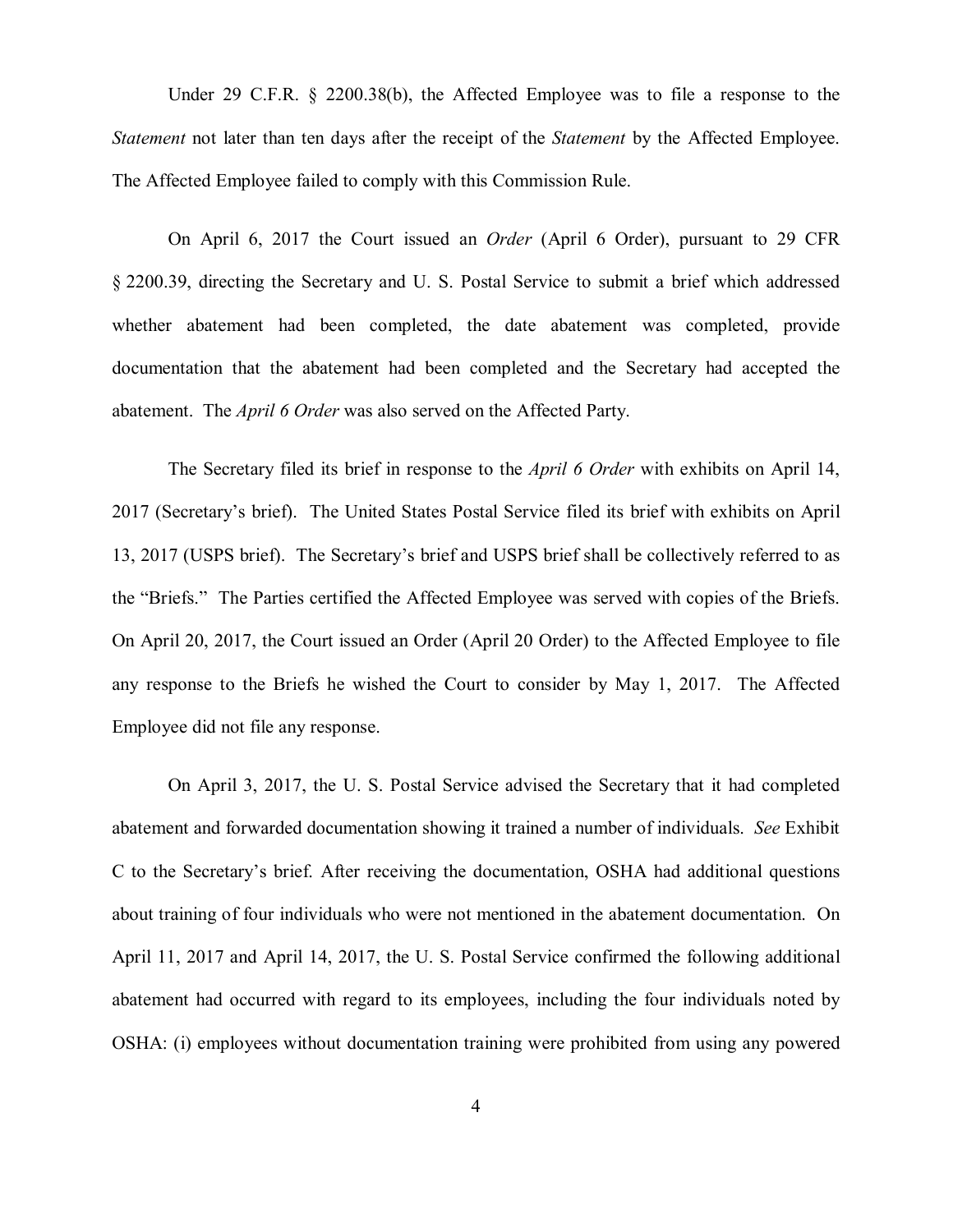industrial trucks at the Indianapolis MPA (USPS Annex facility): (ii) the four individuals (whom OSHA had inquired about) are prohibited from operating industrial trucks until training is received and documented; and (iii) clerks are prohibited from using the powered industrial trucks. *See* Exhibit D attached to the Secretary's brief. Upon review of these documents, the description of the abatement and the certification of abatement, the Secretary deemed the abatement to be complete and satisfactory. The Secretary accepted the U. S. Postal Service's certification of abatement thereby concluding the issue of abatement.

The Secretary and U. S. Postal Service notified the Court on April 20, 2017 (April 20 Order), that they had reached a settlement of the underlying case, OSHRC 17-0352. The Court provided thirty (30) days to submit an executed settlement agreement. The Affected Employee was served with a copy of the April 20 Order. Thus, with the underlying case being settled, there remains no issue in that case which bears on the issue in this case.

# J**urisdiction**

The Commission has jurisdiction over this action pursuant to section  $10(c)$  of the Act due to the filing of a *Letter of Contest* by the Affected Employee. 29 USC § 659(c). In addition, the U. S. Postal Service is an employer engaged in a business affecting interstate commerce within the meaning of section 3(5) of the Act, 29 U.S.C. § 652(5) *See Slingluff v. OSHRC*, 425 F.3d 861 (10th Cir. 2005). All indications in the record establish the Affected Employee is an employee of the U. S. Postal Service.

#### **Analysis**

A. Affected Employee's Letter of Contest was Tolled by the United States Postal Service Filing its Notice of Contest.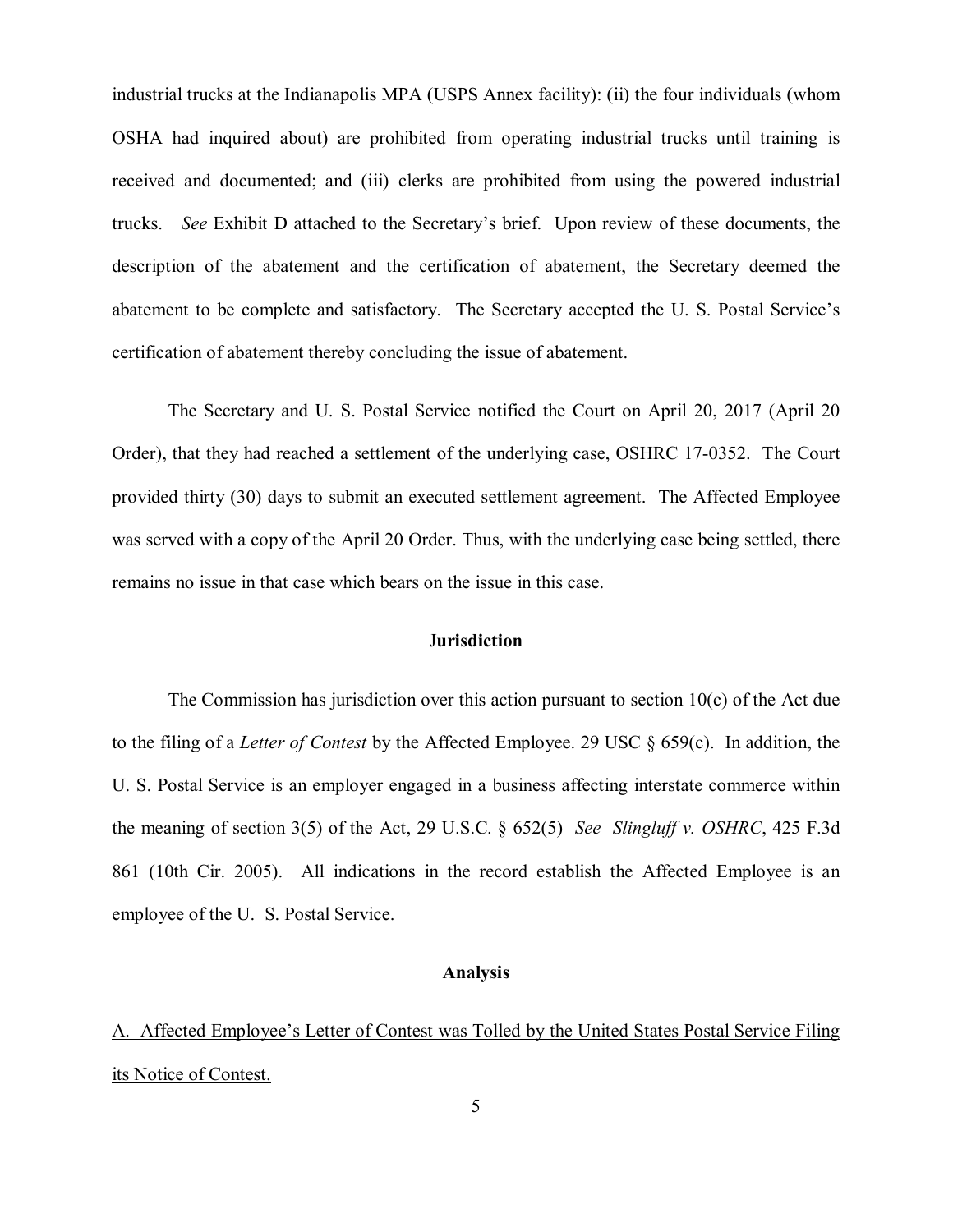When the U. S. Postal Service filed its *Notice of Contest,* the Court assumed jurisdiction for setting the appropriate abatement date. The filing of the *Notice of Contest* by the U. S. Postal Service served to toll the abatement compliance date requirement until there is a final Order of the Commission. *Reich v. Manganas,* 70 F.3d 434 (6th Cir. 1995). *See* section 10(b) of the Act. *See also Secretary v. Matthews and Fritts, Inc.,* 2 BNA OSHC 1149 (No. 3998, 1974). Abatement is tolled pending a final decision of the Commission so employers will not be required to abate conditions that may not be in violation of the Act. If a contested citation is affirmed by the Commission, the period of time for abatement begins to run from the date of the final order of the Commission. In that instance, the burden of proving the reasonableness of the proposed abatement period is on the Secretary. *Druth Packaging Co.,* 8 BNA OSHC 1999 (No. 77-3266, 1980).

Therefore, the *Letter of Contest* filed by the Affected Employee contesting the abatement date was premature since there was no final order of the Commission finding the U.S. Postal Service had violated the Act; therefore requiring the U.S. Postal Service to abate the violation. The Court acted prudently in not deciding the issue of the reasonableness of the abatement date as contested by the Affected Employee until a final order had been rendered in OSHRC Docket 17-0352.

#### B. Affected Employee's Letter of Contest is Rendered Moot by Achievement of Abatement.

The Secretary has the "exclusive prosecutorial discretion" to issue a citation after he determines that a hazardous or unsafe condition exists at a workplace and establish an abatement date. *Mobil Oil Corp.,* 713 F.2d 918 (2d Cir. 1983). The Secretary does not concede this discretion to an affected employee who contests the reasonableness of the time established in the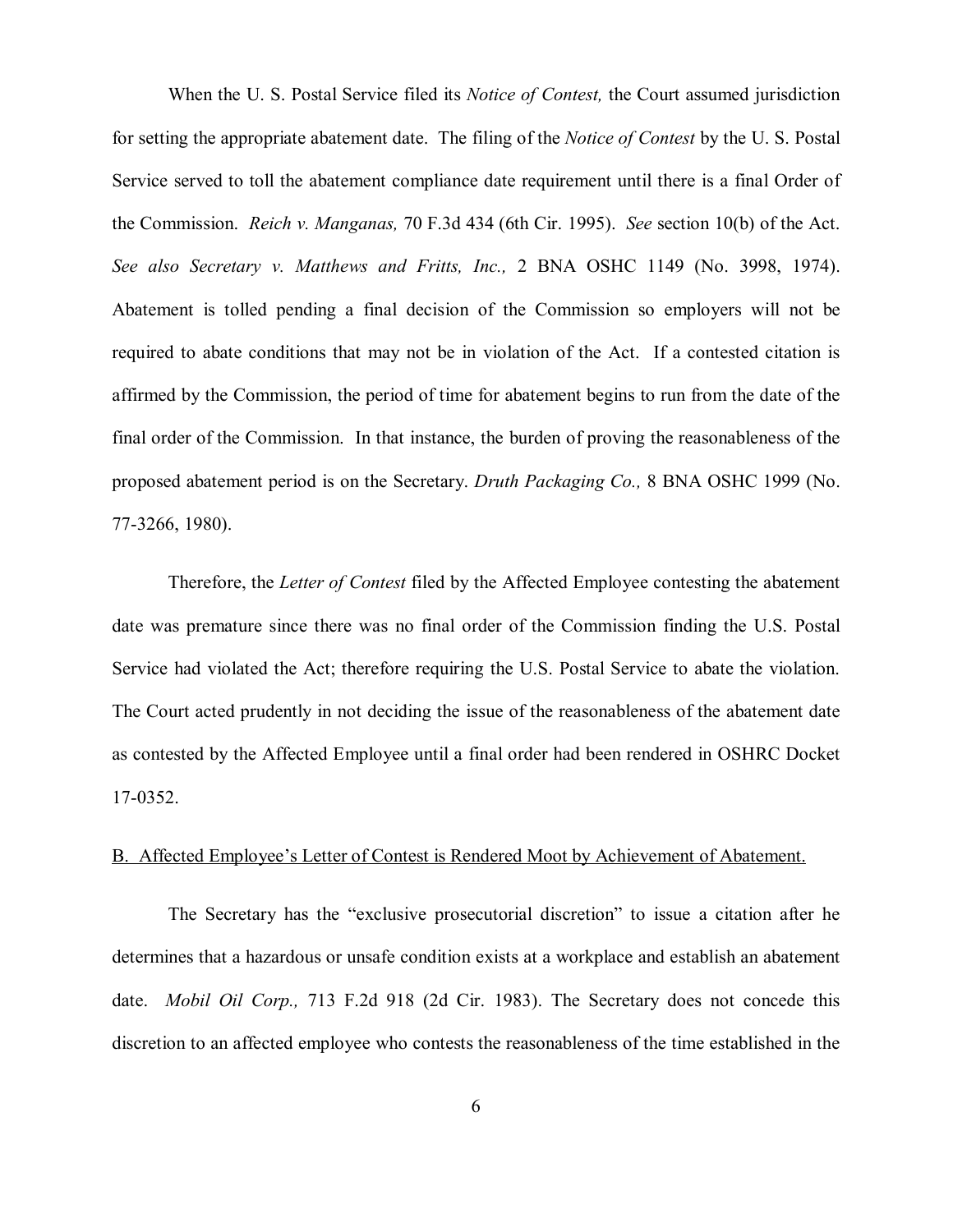citation for abatement to be achieved. As noted in *Boise Cascade Corp.*, Congress did not intend employees to "constitute a separate and distinct enforcement authority under the Act." 14 BNA OSHC 1993, 1995 (No. 89-3087, 1993). Accordingly, the Secretary has the sole authority to determine if citations have been properly abated. Affected parties do not have the right to question the underlying evidence of abatement that the Secretary relies on in making that determination. *See Heinz Pet Prods.,* No. 98-0558, 1998 WL 651120 (O.S.H.R.C.A.L.J. Sept. 18, 1998))(rejecting Union's assertion that it was entitled to review underlying materials upon which the Secretary had based his assessment that all conditions were abated); *Calvin L. Sisson,*  17 BNA OSHC. 1528 (No. 95-1041, 1995)(dismissing employee objections as moot because employee cannot contest whether conditions have been adequately abated)*.* In OSHRC Docket No. 17-0352, the U. S. Postal Service has provided documentation to the Secretary supporting its abatement of the hazardous or unsafe working condition. The Secretary has determined, based upon the information which it received, that the abatement is satisfactory and accepted the certification of abatement filed by the U. S. Postal Service. Such action by the Secretary in accepting the abatement as satisfactory – which is within his sole prosecutorial discretion – renders the issue of the reasonableness of the abatement date moot.<sup>[6](#page-6-0)</sup>

# C. No Actual Controversy Remains Vesting the Court with Subject Matter Jurisdiction.

The Court has determined that it lacks subject matter jurisdiction over the Affected Employee's *Letter of Contest* since abatement has been completed and has been accepted by the Secretary as satisfactory. *St. John's United Church of Christ v. City of Chicago*, 507 F.3d 616, 626 (7th Cir. 2007)("When the issues presented are no longer live or the parties lack a legally

 $\overline{\phantom{a}}$ 

<span id="page-6-0"></span><sup>&</sup>lt;sup>6</sup> This action was therefore mooted even before the Secretary of Labor and the U. S. Postal Service notified the Court that a settlement had been reached in OSHRC Docket 17-0352.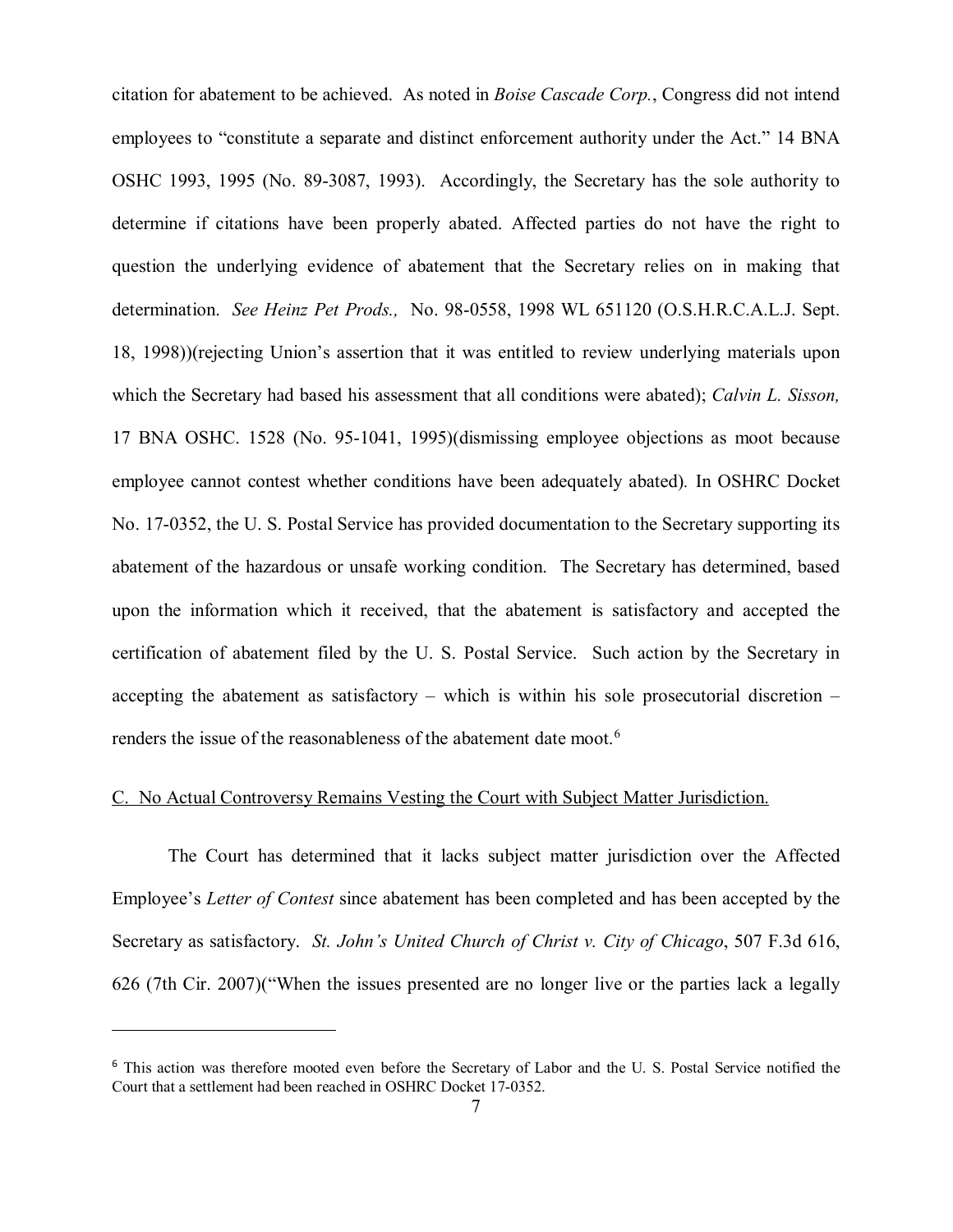cognizable interest in the outcome, the case is (or the claims are) moot and must be dismissed for lack of jurisdiction")(internal quotes omitted) The Court can determine at any time that it lacks subject matter jurisdiction and dismiss the action. Fed.R.Civ.P. 12(h)(3).

In order to invoke this Court's jurisdiction, the Affected Employee must demonstrate that he possesses a legally cognizable interest in the outcome of this action. *See Camreta v. Greene,*  563 U.S. 697,701 (2011)(quoting *Summers v. Earth Island Institute,* 555 U.S. 488, 493 (2009))*.*  This requirement ensures that the Court confines itself to a limited role of adjudicating actual and concrete disputes, the resolutions of which have direct consequences on the parties involved.

A corollary to this case-or-controversy requirement is that an "actual controversy must be extant at all stages of review, not merely at the time the complainant is filed." *Arizonans for Official English v. Arizona,* 520 U.S. 43, 67 (quoting *Preiser v. Newkirk*, 422 U.S. 395 (1975)). If an intervening circumstance deprives the plaintiff of a personal stake in the outcome at any point during litigation, the action can no longer proceed and must be dismissed as moot. *Lewis v. Continental Bank Corp.,* 494 U.S. 472, 477-478 (1990)(internal quotation marks omitted).

Courts have consistently adhered to this principle in a variety of labor disputes, in addition to OSHA. In *Genesis Healthcare Corp. v. Symczyk,* 133 S.Ct. 1523 (2013), the Supreme Court reviewed a Fair Labor Standards Act action brought by an employee on behalf of herself and "other employees similarly situated" for various alleged violations. During the pendency of the case, the district court determined that the employee's claims had been fully satisfied and that the employee's case was, therefore, rendered moot. 133 S.Ct. at 1526.

Likewise, in OSHA cases where abatement was at issue, courts have dismissed employee objections as moot because employees cannot contest whether conditions have been adequately